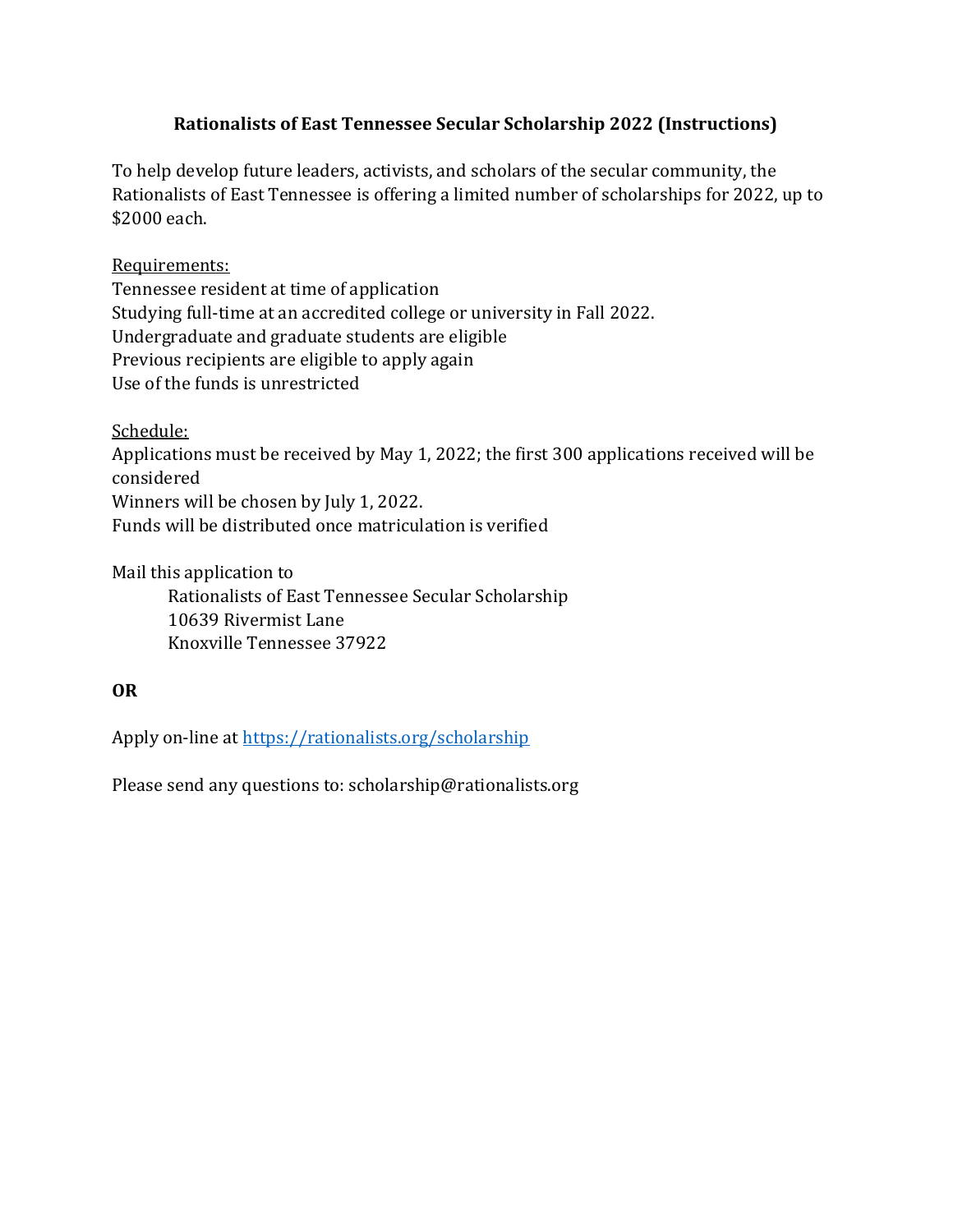## Rationalists of East Tennessee Secular Scholarship 2022 (page 1 of 2)

Name (required):

Address (required):

E-mail (required):

Phone (required):

College(s)/universities you plan to attend as a full-time student (required):

Current or planned major (a response is required; a decision is not):

Secular identity (humanist, agnostic, atheist, none . . .) (required)

What would you like to do when your education is complete? (attach additional pages as needed) (required)

How did you learn about the Rationalists of East Tennessee Secular Scholarship? (required)